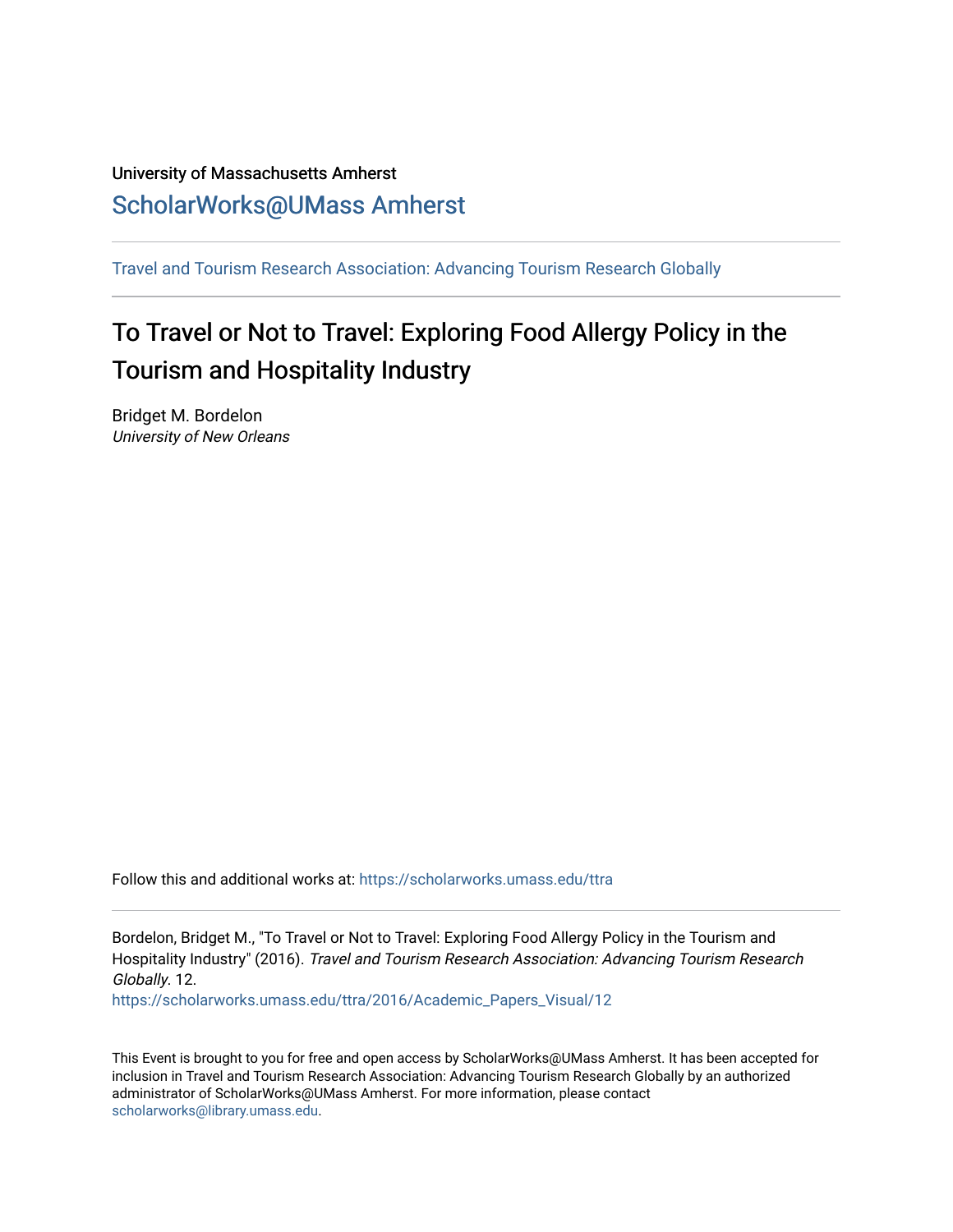#### **TTRA 2016 Extended Abstract**

# **To Travel or Not to Travel: Exploring Food Allergy Policy in the Tourism and Hospitality Industry**

#### **Introduction**

Approximately 15 million Americans have documented food allergies. According to a 2013 study released by the Centers for Disease Control and Prevention, food allergies among children increased approximately 50% between 1997 and 2011 (CDC, 2013). Researchers are trying to discover why food allergies are on the rise in developed countries worldwide, and to learn more about the impact of the disease in developing nations. More than 17 million Europeans have a food allergy, and hospital admissions for severe reactions in children have increased by seven times over the past decade (EAACI 2014).

Food allergy is an "abnormal response to a food triggered by the body's immune system" (NIAID, 2012). There are eight foods responsible for 90% of allergic reactions: milk, eggs, peanuts, tree nuts, soy, wheat, fish and shellfish (Food Allergy Research & Education). Symptoms of a food allergy reaction can range from mild to severe and can take place minutes after contact with the allergen (NIAID, 2012). In some cases, reactions require immediate medical attention and are life threatening. For certain individuals, the result can be fatal.

For most people who would like to take a trip, traveling is as simple as selecting a destination, making air and hotel reservations, boarding an airplane, and enjoying the experience. Once at the destination, travelers can leisurely select restaurants and visit attractions. Unfortunately, for food allergic individuals, this simple and spontaneous process does not exist. The food allergic traveler must thoroughly plan ahead to ensure safe passage. Gaining access to safe food as well as avoiding the allergens are a constant thought for the food allergic individual and his or her family. The restricted diet and lifestyle associated with gaining access to "safe" foods can cause feelings of isolation, shame, and prevent some individuals from traveling or dining out (Roma, 2010; Sverker, 2005). More common dietary preferences such as veganism and vegetarianism are easier to accommodate because these preferences do not carry the consequence of a life threatening reaction.

While travel is becoming more accessible for people around the world, food allergic sufferers must deal with numerous obstacles and restrictions. This research paper explores the role of food allergy in three primary areas of the hospitality and tourism industry: airlines, hotels and attractions. Eight airlines, seven hotels, and three attractions will be examined with a focus on: 1) Available resources and information for travelers and 2) Consistency of the regulations among the three sectors.

#### **Literature Review**

While food allergy information is sometimes available for consumers, the content can be vague and difficult to access. Before discussing the role of food allergies for the Tourism and Hospitality Industry, a brief overview of legislation will be provided.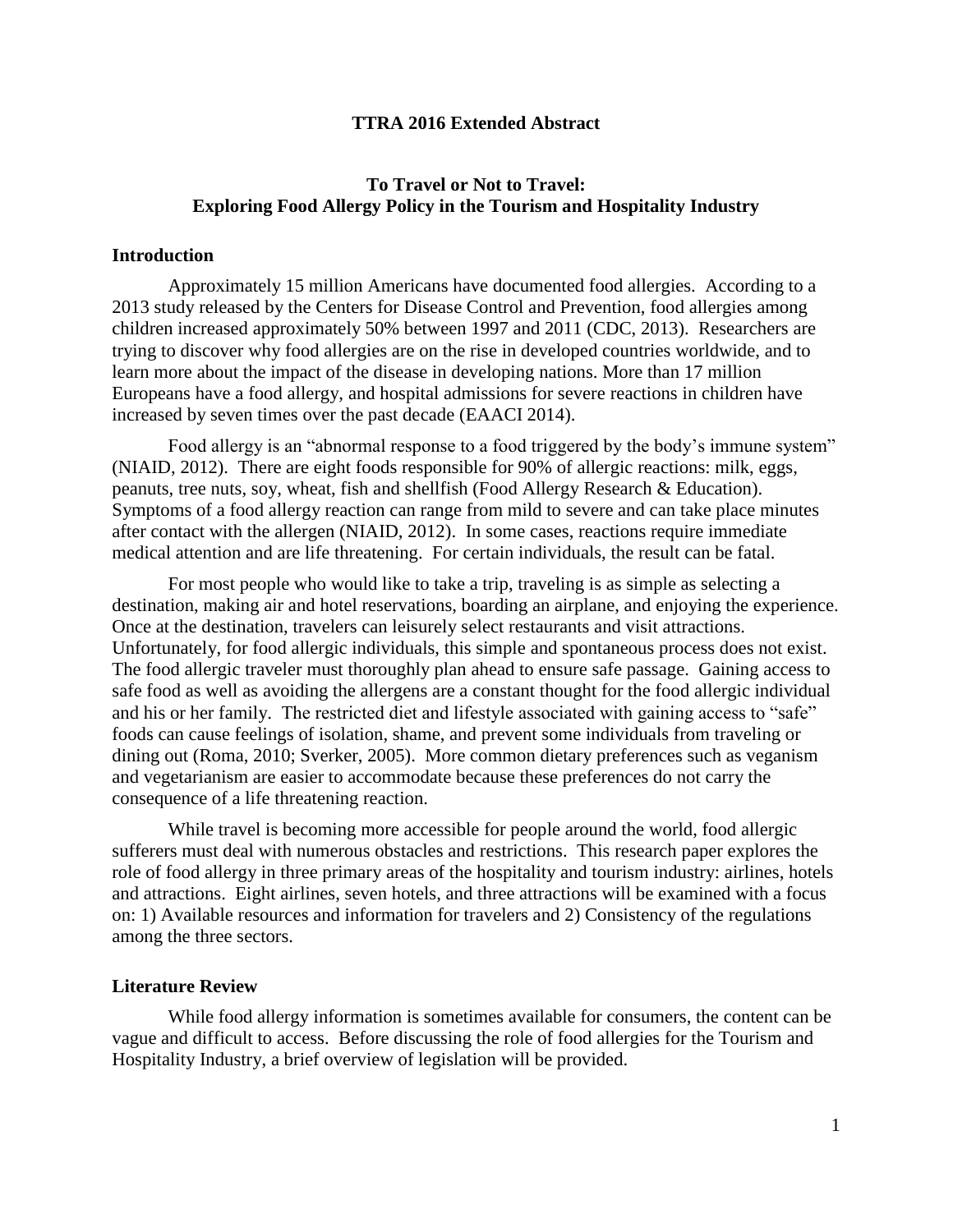#### *Legislation*

In 1998, the Department of Transportation (DOT) attempted to require all airlines to implement a rule requiring the creation of a one row "buffer-zone" surrounding guests flying with medically documented food allergies (Reuters, 1998). The Food Allergy Network (FARE) reported that even the smallest portion of peanuts could cause life-threatening problems for travelers (Reuters, 1998). The proposal was met with strong resistance from Congress, where the most outspoken participants were from peanut-producing states. Included in the \$500 billion yearly budget, Congress blocked the DOT from "spending any federal funds on peanut-free zones until receiving and reviewing a peer-reviewed scientific study," (Reuters, 1998). This rule never passed. Twelve years later, and with more documented information and research on food allergies, the DOT created a proposal to help change the way food allergy sufferers dealt with air travel. In 2010, three options were suggested:

- 1. Ban serving peanuts on all planes
- 2. Prohibit peanuts only when allergic passenger requests in advance
- 3. Requiring undefined "buffer-zones" when requested by passengers

FARE supported the 84-page document revealing new information regarding how allergic reactions occur. Most significantly, the bill clearly stated that dust particles are circulated in the air on planes and have the potential to cause harm to an allergic individuals (Bynum, 2010). The proposed bill was met with resistance from peanut producing states, stating, "They felt like they were being 'picked on'" (Bynum, 2010). Currently, the airline policy on food allergy varies widely. For example, American Airlines does not serve peanuts in-flight, but does serve treenuts. The airline cannot guarantee that a flight will be peanut-free, will not grant requests for a particular flight to be peanut-free, won't provide a peanut-free "buffer zone" for allergic customers, and will not allow pre-boarding for seat and tray table wipe-downs. In addition, American Airlines roasts nuts in the first-class cabin while the plane is in flight (American Airlines, 2015).

#### *Food Allergy Research*

The Tourism and Hospitality literature has academic research on awareness of food allergies among restaurant staff, food and beverage managers (Borchgrevink et al., 2009 ); as well as studies evaluating perceptions of knowledge and risk associated with dining in a restaurant with food allergy (Lee, 2012) and consumer attitudes about dining out with food allergies (Lee, 2015). The *Journal of Human Nutrition and Dietetics* found studies indicating coeliac disease affects nearly 1% of the United States population (Lee, 2012), and other research supports that women are the most negatively affected demographic (Lee, 2012; Sverker, 2005; Zarkadas, 2006). Studies have shown depressive symptoms when an individual with coeliac encounters problems with the GFD (Sverker, 2005). Feelings of shame and isolation (Sverker, 2005) may develop when the individual is hindered by the disease in a social setting with friends or family. This hindrance could be caused by inadequate food labels, expensive food prices for the gluten selection, or a lack of gluten-free products (Lee, 2012) at a restaurant or grocery store. Lee (2012) found that coeliac diseased caused 68% of males and 68% of females not to dine out and 52% and 55%, respectively, avoided travel.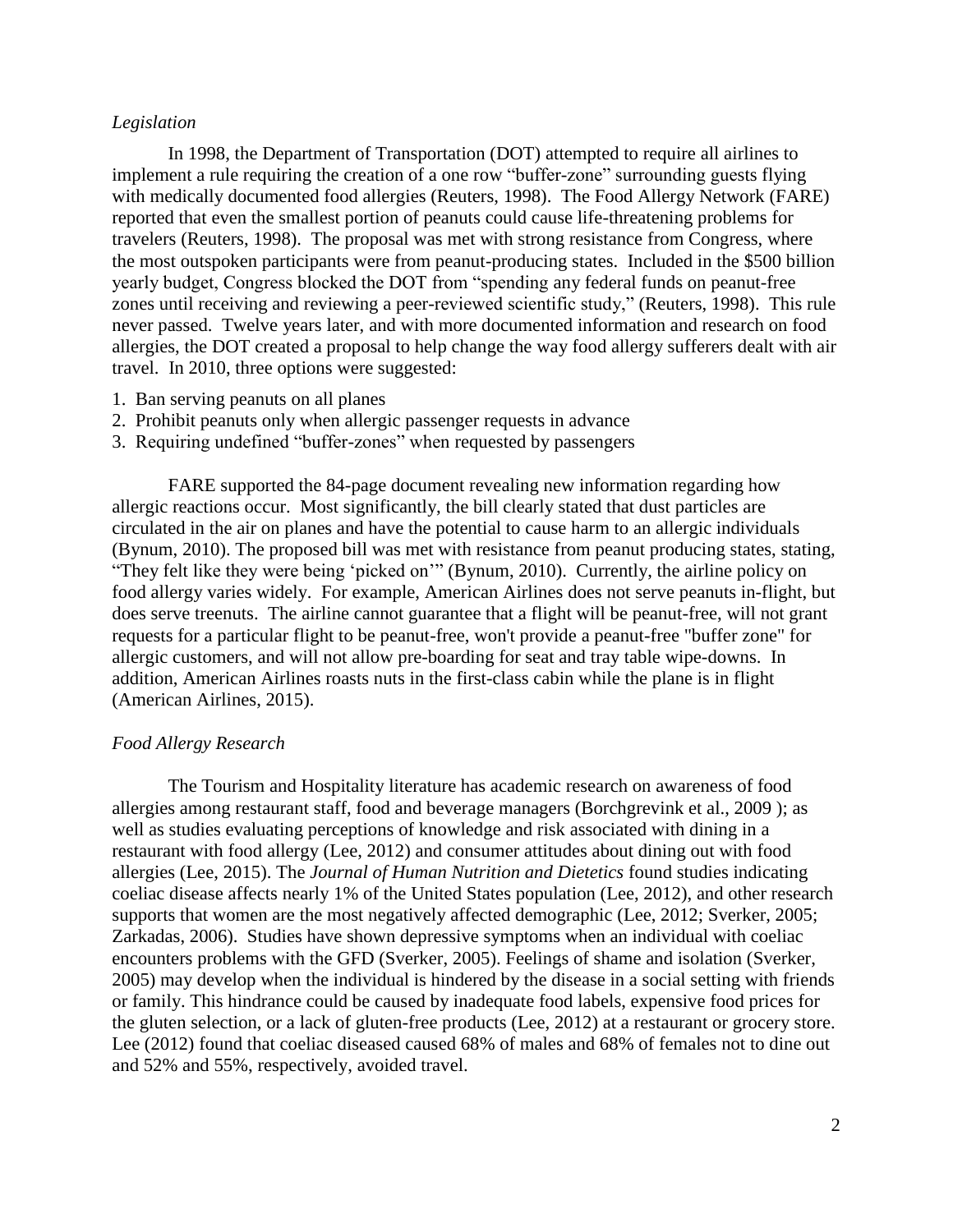While there is limited existing research on food allergy in the context of restaurants and coeliac diseases suffers and travel, there is no current study analyzing the associated perception of traveling with life threatening food allergies. Are food allergy suffers and their families staying home, traveling less, or selecting specific types of trips under certain conditions? This exploratory research attempts to delve into this previous uncharted territory.

# **Methodology**

This research project consists of two phases. Phase I (the focus of this paper) explores the role of food allergy in three primary areas of the hospitality and tourism industry: airlines, hotels and attractions. Eight airlines, seven hotels, and three attractions were studied with a focus on: 1) Available resources and information for travelers and 2) Consistency of the regulations among the three sectors. Phase II will consist of a survey administered to a sample of food allergy sufferers in the United States. The focus of the study will be to determine travel behavior, perceptions, and attitudes with the intent of building a profile of the food allergy traveler.

#### **Results**

Gaining access to accurate and current information is critical for the food allergy sufferer. Selected results will be discussed for the three focal areas including hotels, airlines, and attractions.

#### *Hotels*

Only one of the seven sampled hotel brands had information regarding food allergies on the website (Fairmont, 2011). (See Table 1) There are different accounts by people on various social media websites such as TripAdvisor, but nothing official. Hyatt, like the other hotels, does offer hypoallergenic rooms; but this information is also very inconsistent and only found on one main website (Hyatt, 2015). An individual can call the hotel in advance to inquire about and request special care, though no guarantee can be given due to no real regulation.

|  | Table 1 Available Resources: PURE and Food Allergy Accommodations in Hotels |  |  |  |  |
|--|-----------------------------------------------------------------------------|--|--|--|--|
|--|-----------------------------------------------------------------------------|--|--|--|--|

|                        | Fairmont | <b>Hyatt</b> | <b>Starwood</b> | <b>Hilton</b> | Intercontinental | Wyndham | <b>Marriot</b> |
|------------------------|----------|--------------|-----------------|---------------|------------------|---------|----------------|
| <b>PURE</b>            | X        | X            | X               | X             | X                | X       | X              |
| Food<br><b>Allergy</b> | Χ        |              |                 |               |                  |         |                |

The popular choice for hotels is to have their rooms accommodate hypoallergenic guests. The PURE process is a deep purification 7-step process done weekly to ensure the room is at its freshest for the next guest (PURE, 2015). For an extra cost, any guest can have this specially prepared room. A 2007 case study showed the willingness to pay extra for the hypoallergenic rooms, with both business and leisure travelers showing similar results: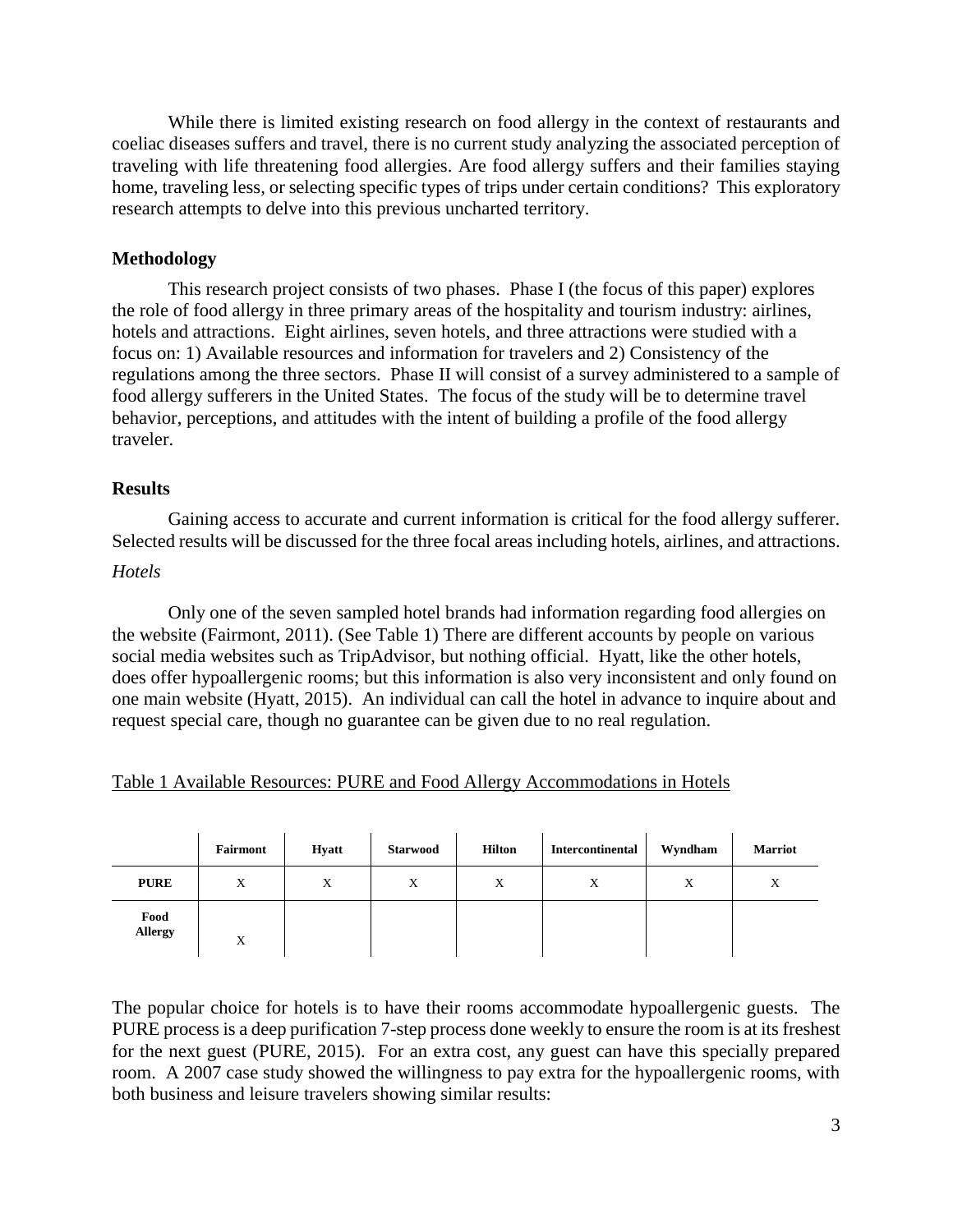|         | <b>Business</b> |               |  |  |  |  |  |
|---------|-----------------|---------------|--|--|--|--|--|
|         |                 | $No - 41.3%$  |  |  |  |  |  |
|         |                 | $Yes - 58.7%$ |  |  |  |  |  |
| Leisure |                 |               |  |  |  |  |  |
|         |                 | $No - 41.5%$  |  |  |  |  |  |
|         |                 | $Yes - 58.5%$ |  |  |  |  |  |

(Dittman & Hesford, 2007)

Not all properties participate in the PURE programs, causing guests who need the rooms to be limited with their choice of hotels. In summary, Fairmont offers the Lifestyle Cuisine Plus, a variety menu for 'diet-dependent requirements,' including food allergies (Fairmont, 2011). In a very simple format, Fairmont explains its policies on food requirements, and offers tips and advice for staying healthy (Fairmont, 2011).

#### *Airlines*

Unlike hotels, airlines list updated information on their websites regarding food allergy policies and procedures. However, there appears to be no consistency among any of the major airlines. On JetBlue a guest can request a "buffer-zone," an area of one row in front and behind, where no nuts can be served; whereas on American Airlines, British Airways and Swiss International, no such request will be granted. Swiss International does not administer a "buffer zone" because they ask all passengers to refrain from bringing foods containing peanuts onboard. They also currently call themselves the 'allergy-friendly airline' by offering synthetic pillows and hypoallergenic soaps (Bradley, 2014). As shown in Table 2, certain flights ban peanuts but contain other tree nuts that have a probability of cross-contamination. Swiss International conducted a study to examine passengers and their allergic reactions; only 41 of 471 people suffering a food allergy related reaction (8.7%) claimed to notify the airline official (Comstock, et al., 2008). Many people feel they are burdening others by making their allergy known, which may be because they feel no one else will understand how to handle the situation (Comstock, et al., 2008). Table 2.1 shows information regarding the distribution of two other main allergens, fish/shellfish and gluten on airlines.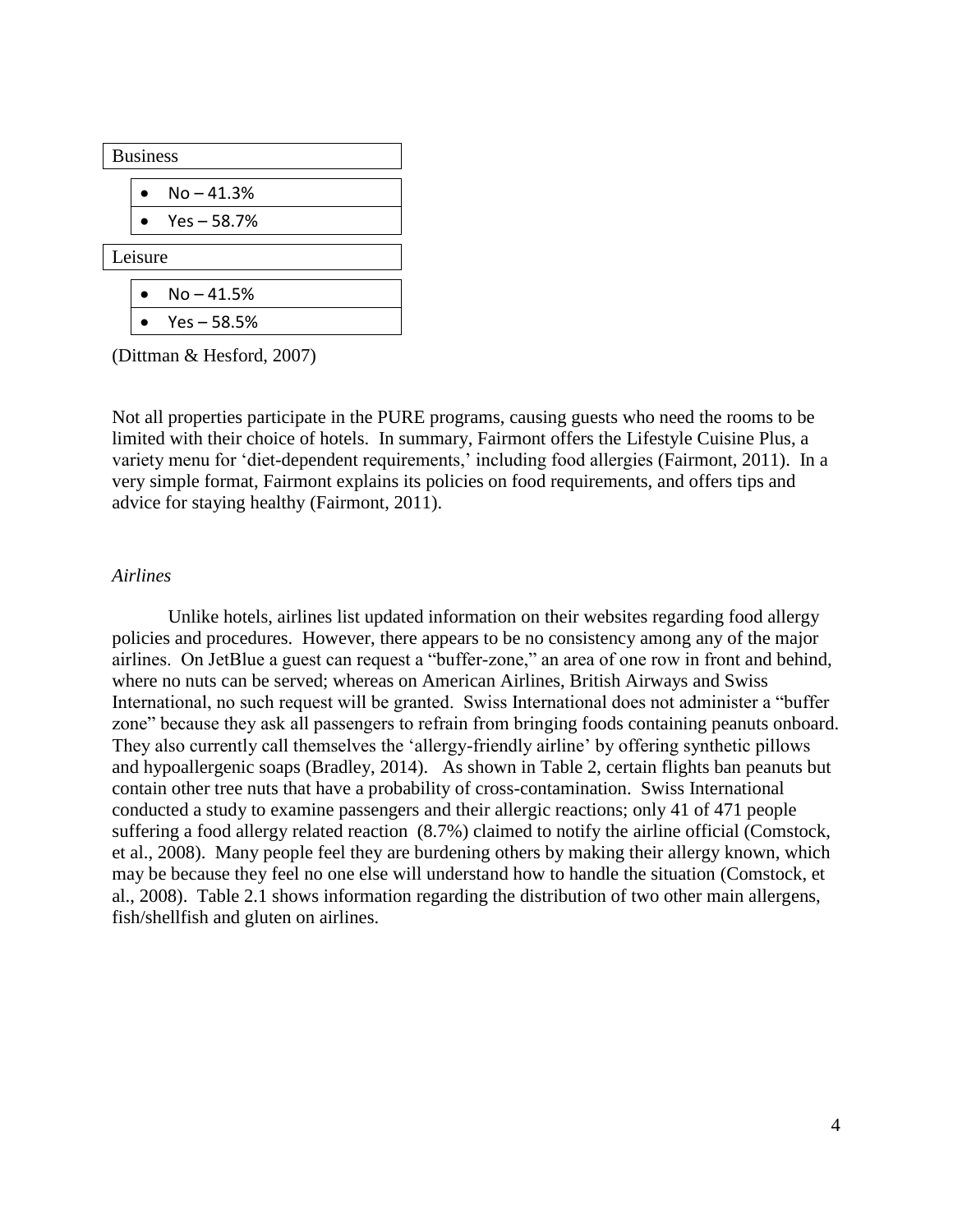|                            | American<br><b>Airlines</b> | <b>British</b><br><b>Airways</b> | <b>Delta</b><br><b>Airlines</b> | <b>JetBlue</b><br><b>Airways</b> | Southwest<br><b>Airlines</b> | <b>United</b><br><b>Airlines</b> | <b>US</b><br><b>Airways</b> | <b>Swiss</b><br><b>International</b> |
|----------------------------|-----------------------------|----------------------------------|---------------------------------|----------------------------------|------------------------------|----------------------------------|-----------------------------|--------------------------------------|
| <b>Peanuts</b><br>served   |                             |                                  | X                               |                                  | X                            |                                  |                             |                                      |
| <b>Tree-nuts</b><br>served | X                           | X                                | X                               | X                                |                              | X                                | X                           | X                                    |

#### Table 2: Available Information Regarding Peanuts and Tree-nuts on Airlines

# Table 2.1 Available information regarding fish/shellfish and gluten-free options of airlines

|                | American<br><b>Airlines</b> | <b>British</b><br>Airways | Delta<br>Airlines | JetBlue<br>Airways | Southwest<br>Airlines | United<br>Airlines | US<br>Airways | <b>Swiss</b><br>International |
|----------------|-----------------------------|---------------------------|-------------------|--------------------|-----------------------|--------------------|---------------|-------------------------------|
| Fish/shellfish |                             | X                         | $X^*$             |                    |                       | X                  |               |                               |
| Gluten-free    | X                           | X                         | $X^*$             | X                  |                       | X                  | X             | X                             |

\*International flights only

Having such few options available for an already small market puts unnecessary stress on people attempting to travel. Not only does it force them to fly within the boundaries of the airline they choose, but their cost increases as well. People can become sensitive to these matters and studies find that they do not report the allergy to flight officials (Umeed, 2012).

# *Attractions*

Walt Disney World Resort, SeaWorld, and Six Flags were selected for this research because they represent a major share of the attractions and amusement market in the United States. The Magic Kingdom at Walt Disney World receives over 17 million visitors annually (Dinsey.com 2015). For each of the three attractions, some form of a food allergy statement was clearly listed on the company's main website.

According to the Walt Disney World food allergy webpage, most Disney chefs, restaurants and quick-service locations can accommodate the following common food allergies:

- Gluten or wheat
- Lactose or milk
- Peanuts and tree nuts
- Shellfish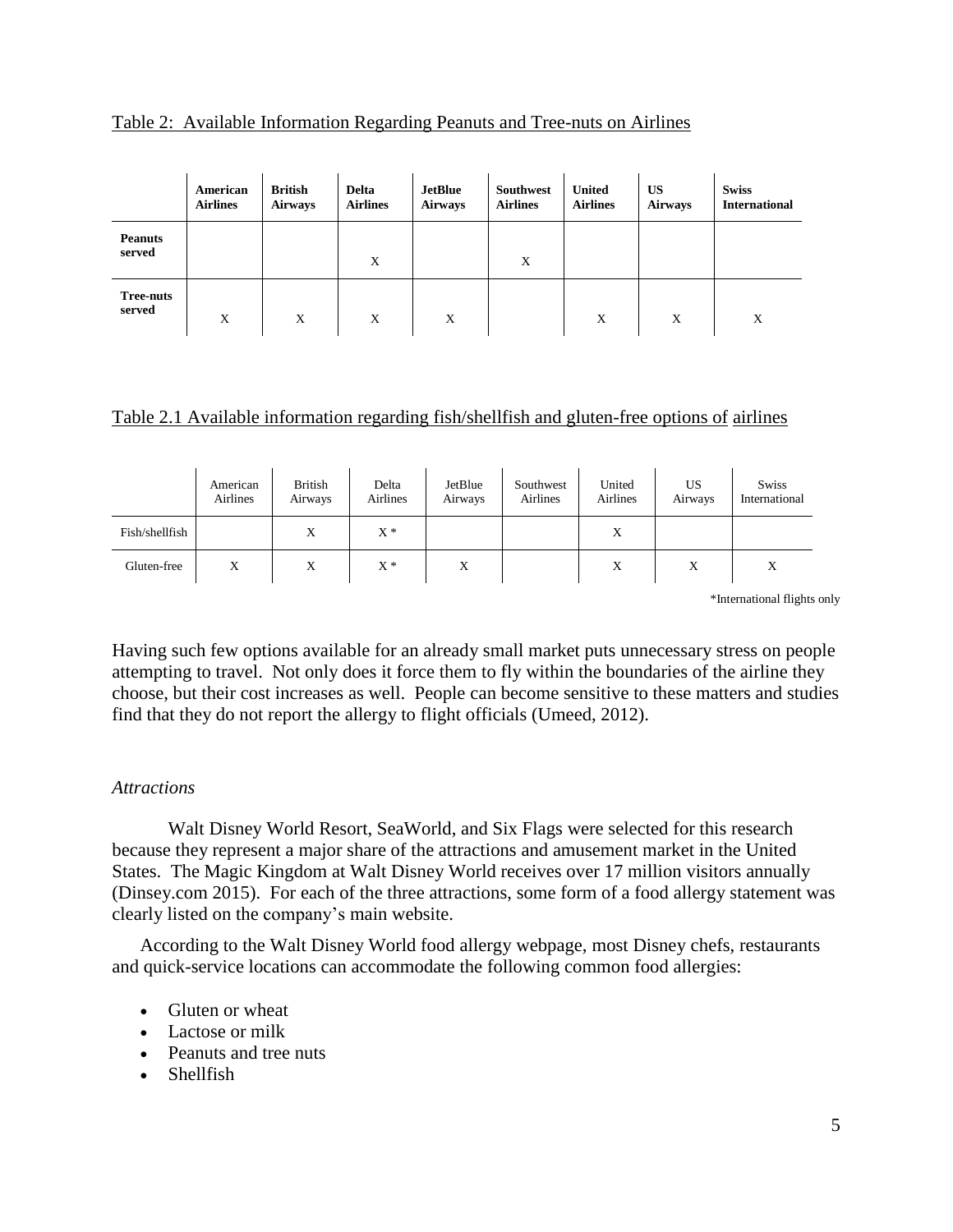- $\bullet$  Soy
- Fish
- Eggs
- Corn

#### Source: Walt Disney World Resort, 2015

Disney provides clear, consistent and easy to find resources for potential guests. The Disney feature is similar to what Fairmont offers with the special dietary option; but with several enhanced features. Disney World Resort make an attempt to attract guests with food allergies and accommodate their dietary needs. In addition to the useful online resources, Walt Disney World has partnered with Mylan pharmaceutical to make life saving Epi pens available at certain medical stations throughout the theme park (Helfand, 2014).

SeaWorld is following close behind Disney World, as they have begun to unveil new, allergy-friendly menus (Staff, 2012). SeaWorld have also made the experience interactive for everyone with 'chef cards,' allowing individuals to pick out exactly what they can have in their meals. Six Flags has an online option where a guest with food allergies can insert advance requests and notify the park prior to their arrival (SixFlags, 2015). With this option, the guest can be as precise in informing the park officials of their dietary restrictions.

#### **Conclusion and Discussion**

Food allergy limits millions of potential travelers from participating in regular tourism experiences. To date, no one has evaluated the travel behavior of food allergy sufferers. Considering the population of 15 million U.S. food allergy sufferers, there is a large target market who need to have data collected and analyzed. Phase II of this research study will access a sample of this population to determine behavior regarding travel. Do food allergy sufferers drive instead of fly? Limit vacations? Avoid business travel? Select only certain destinations? Tourism stakeholders including CVBs, attractions, and restaurants, need proof that providing access to information, resources, and "safe food" options would highly benefit their destination. This can be provided through a study that connects food allergy sufferers' willingness to travel to the availability of "safe" food products in tourism destinations. Destinations that support food allergy sufferers will succeed in attracting this significant part of the population.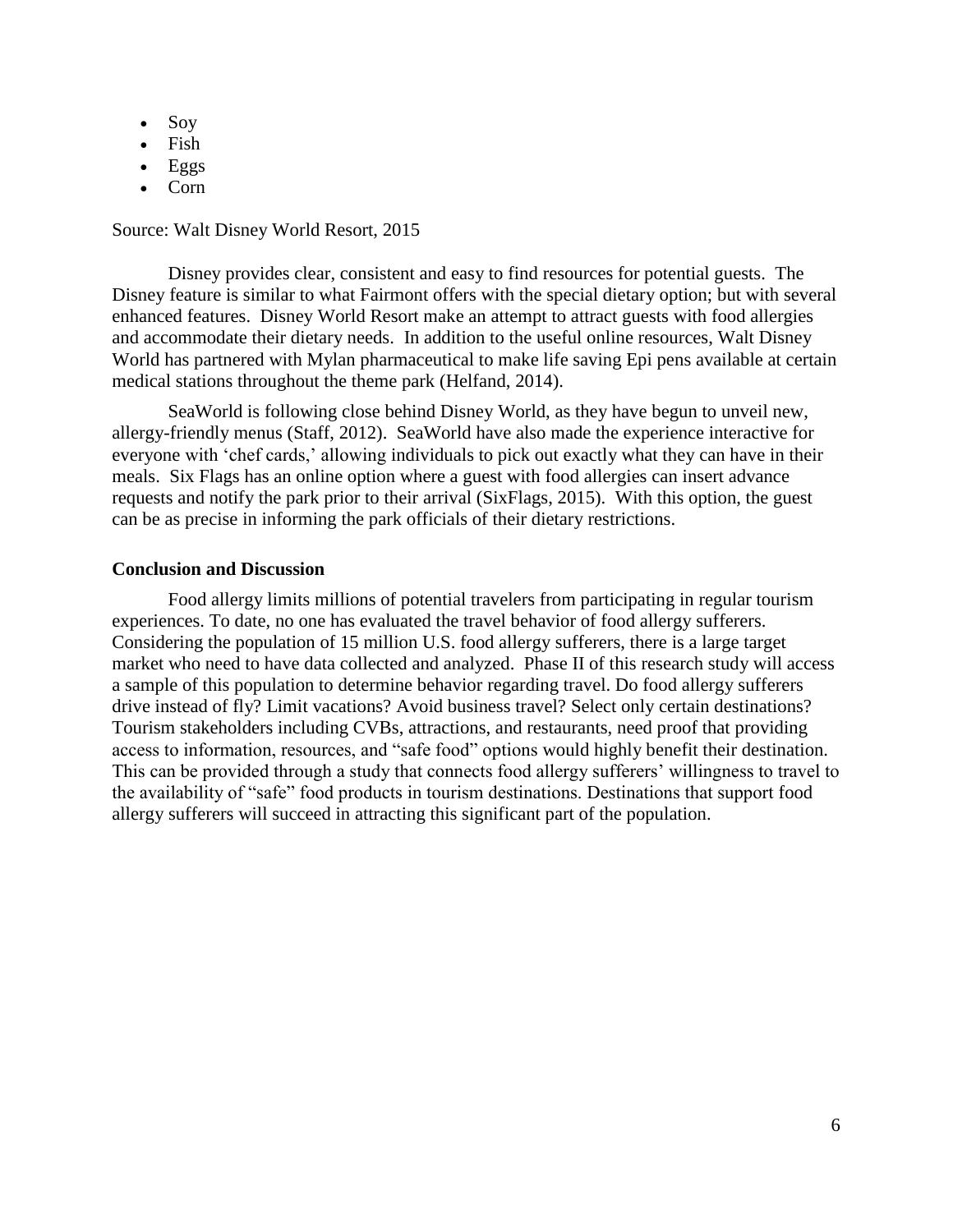# **References**

Borchgrevink, C.P., Elsworth, J.D., Taylor, S.E., Christensen, K.L (2009). Food intolerances, food allergies, and restaurants*. Journal of Culinary Science and Technology*. 7(4):259-284.

Bradley, J. (2014, 06 01). *Airline Policies for Food Allergy and Peanut Allergy*. Retrieved 01 15, 2015, from FoodAllergies.com: http://foodallergies.about.com/od/outandabout/a/Airline-Food-Allergy-Policies.htm

Bynum, R. (2010, 06 12). *Peanut Ban On Airplanes? FAA Considers Nut Ban For Airlines Because Of Allergy*. Retrieved 01 29, 2015, from HuffingtonPost.com: http://www.huffingtonpost.com/2010/06/12/peanut-ban-on-airplanes-\_n\_610247.html

Comstock, S. S., DeMera, R., Vega, L. C., Boren, E. J., Deane, S., Haapanen, L. A., et al. (2008). Allergic reactions to peanuts, tree nuts, and seeds aboard commercial airliners. *Ann Allergy Asthma Immunol , 101* (1), 51-56.

Dittman, D. A., & Hesford, J. W. (2007). A Simulation-Based Optimization Approach for Investment Decisions: A Case Study of Pure Allergy-Friendly Rooms. *Cornell Hotel and Restaurant Administration Quarterly , 48* (1), 88-100.

Fairmont. (2011, 01 01). *Lifestyle Cuisine Plus*. Retrieved 03 15, 15, from Fairmont Hotels & Resorts: http://www.fairmont.com/promotions/lifestyle-cuisine-plus/

FARE. (2014). *Tips for Avoiding Your Allergen.* n/a: n/a.

Food Allergy Research & Education. (n.d.). Retrieved September 5, 2015, from <http://www.foodallergy.org/home>

Helfand, C. (2014, 11 11). *Mylan visits Disney Parks for a little EpiPen marketing magic*. Retrieved 02 11, 2015, from Fierce PharmaMarketing: http://www.fiercepharmamarketing.com/story/mylan-visits-disney-parks-little-epipen-marketingmagic/2014-11-11

Hyatt. (2015, 01 01). *Pure - Hypo-Allergenic Rooms*. Retrieved 02 11, 2015, from Hyatt.com: http://www.hyatt.com/hyatt/specials/offers/offerdetails\_hotels\_20.jsp;jsessionid=C1F0950429C3111C45F47200851BA5EB.atg03-prdatg3?offerId=34300057&icamp=respireredirect

Kwon, J. Lee, Y.M. (2012) Exploration of past experiences, attitudes and preventive behaviors of consumers with food allergies about dining out: A focus group study Food Protection Trends